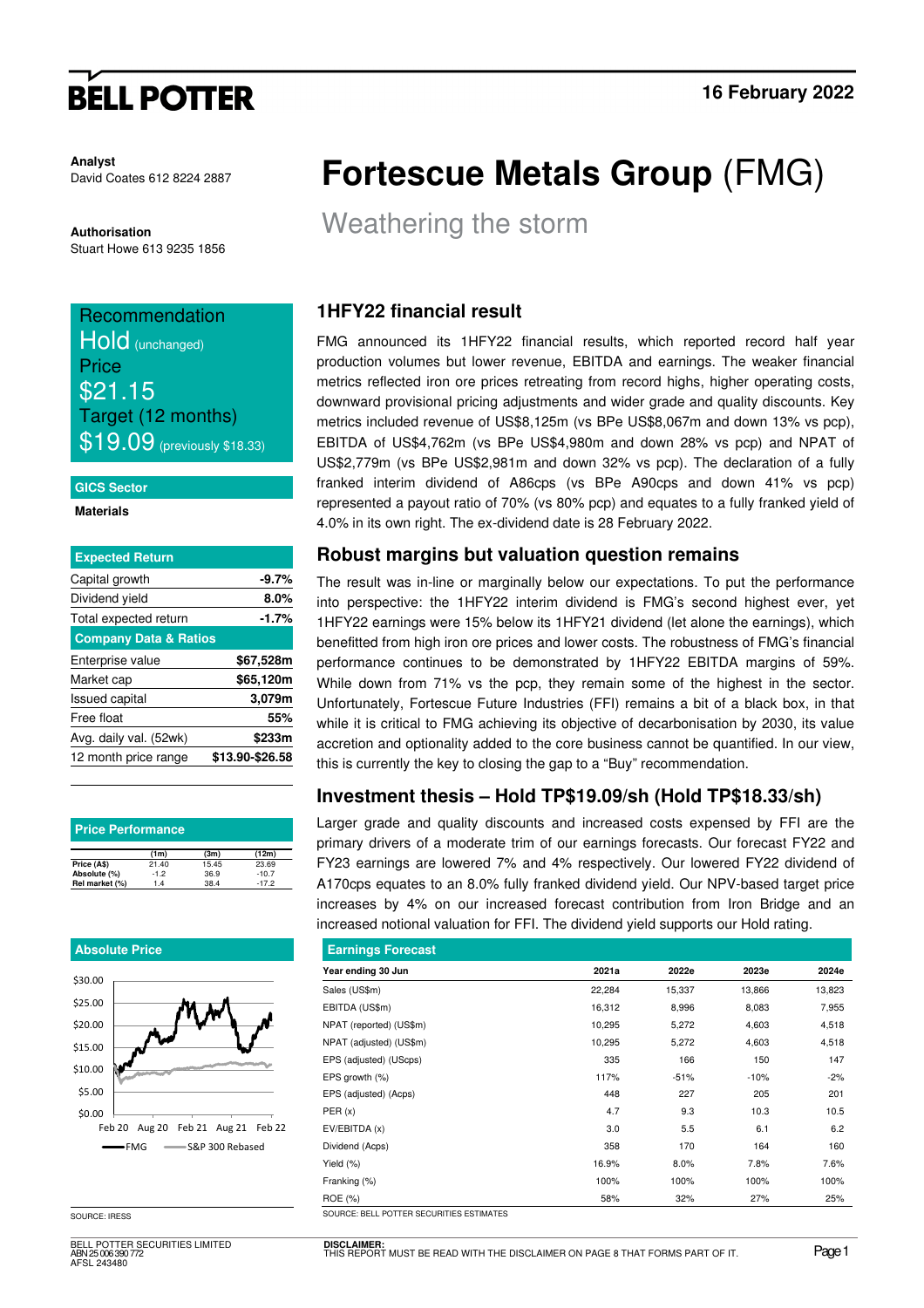# **Weathering the storm**

## **1HFY22 financial result**

FMG announced its 1HFY22 financial results, which reported record half year production volumes but lower revenue, EBITDA and earnings. The weaker financial metrics reflected iron ore prices retreating from record highs, higher operating costs, downward provisional pricing adjustments and wider grade and quality discounts. The results were in-line or marginally below our expectations. To put the relative performance compared with 1HFY21 into perspective: the 1HFY22 interim dividend is FMG's second highest ever, yet 1HFY22 earnings are 15% below its 1HFY21 dividend. The robustness of FMG's financial performance is illustrated by 1HFY22 EBITDA margins of 59%. While down from 71% vs the pcp, they remain some of the highest in the sector.

Key metrics included revenue of US\$8,125m (vs BPe US\$8,067m and down 13% vs pcp), EBITDA of US\$4,762m (vs BPe US\$4,980m and down 28% vs pcp) and NPAT of US\$2,779m (vs BPe US\$2,981m and down 32% vs pcp). The declaration of a fully franked interim dividend of A86cps (vs BPe A90cps and down 41% vs pcp) represented a payout ratio of 70% (vs 80% pcp) and equates to a fully franked yield of 4.0% in its own right. The ex-dividend date is 28 February 2022. The lower payout ratio, in our view, sends a signal on less certain market conditions and potentially larger capital commitments at FFI.

As at 31 December 2021 FMG held cash of US\$2,899m, gross debt of US\$4,623m (including lease liabilities) for net debt of US\$1,724m (from net cash of US\$2,678m at June 2021). FY22 guidance was unchanged to 180-185Mt at C1 cash costs of US\$15.00- US\$15.50/wmt based on an AUD:USD exchange rate of 0.72.

The Iron Bridge Magnetite Project remains on schedule to deliver first production of a high grade (67% Fe) concentrate in December 2022, which we expect to reduce FMG's grade and quality discounts. Fortescue Future Industries FY22 anticipated expenditure remains US\$400-US\$600m, however returns on investment remain uncertain.

| Table 1 - FMG 1HFY22 financial result summary |        |               |               |               |               |          |            |  |  |  |  |  |
|-----------------------------------------------|--------|---------------|---------------|---------------|---------------|----------|------------|--|--|--|--|--|
| Period                                        | Dec-20 | <b>Jun-21</b> | <b>Jun-21</b> | <b>Dec-21</b> | <b>Dec-21</b> | Variance | Variance   |  |  |  |  |  |
| Half / Full / BP Est                          | HY(a)  | HY(a)         | FY(a)         | HY(a)         | HY (BPe)      | Vs pcp   | Vs FY(BPe) |  |  |  |  |  |
| Revenue US\$m                                 | 9,335  | 12,949        | 22,284        | 8,125         | 8,067         | $-13%$   | $1\%$      |  |  |  |  |  |
| <b>EBITDA US\$m</b>                           | 6,611  | 9,701         | 16,312        | 4,746         | 4,980         | $-28%$   | $-5%$      |  |  |  |  |  |
| EBIT US\$m                                    | 5,939  | 9,007         | 14,946        | 4,024         | 4,226         | $-32%$   | $-5%$      |  |  |  |  |  |
| NPAT US\$m                                    | 4,084  | 6,211         | 10,295        | 2,777         | 2,981         | $-32%$   | $-7%$      |  |  |  |  |  |
| <b>Dividend Acps</b>                          | 147    | 211           | 358           | 86            | 90            | $-41%$   | $-4%$      |  |  |  |  |  |
| Cash balance US\$m                            | 3,974  | 6,930         | 6,930         | 2,899         | 4,120         | $-27%$   | $-30%$     |  |  |  |  |  |
| FMG ore shipped Mt (wet)                      | 110    | $-2,678$      | $-2,678$      | 1,724         | 94            | 1467%    | 1733%      |  |  |  |  |  |
| Realised price US\$/t (dry)                   | 91     | 92            | 182           | 93            | 93            | 3%       | 0%         |  |  |  |  |  |
| Est. discount to 62% benchmark                | 114    | 156           | 135           | 96            | 96            | $-16%$   | $0\%$      |  |  |  |  |  |

SOURCE: COMPANY DATA AND BELL POTTER SECURITIES ESTIMATES

Other key takeaways from the result include:

- The Iron Bridge Magnetite Project is reportedly progressing to schedule, with first production targeted for December 2022. It is expected to produce 22Mtpa of high grade 67% Fe iron ore concentrate;
- Labour market tightness and logistics disruptions have been exacerbated by WA's ongoing border restrictions. FMG is working closely with the WA Government to resolve these issues; and
- FMG is working with a range of partners (and including FFI) to decarbonise its operations by 2030. During 1HFY21, the 60MW Alinta Energy Chichester Solar Gas Hybrid project was completed. Among other initiatives, this has enabled FMG to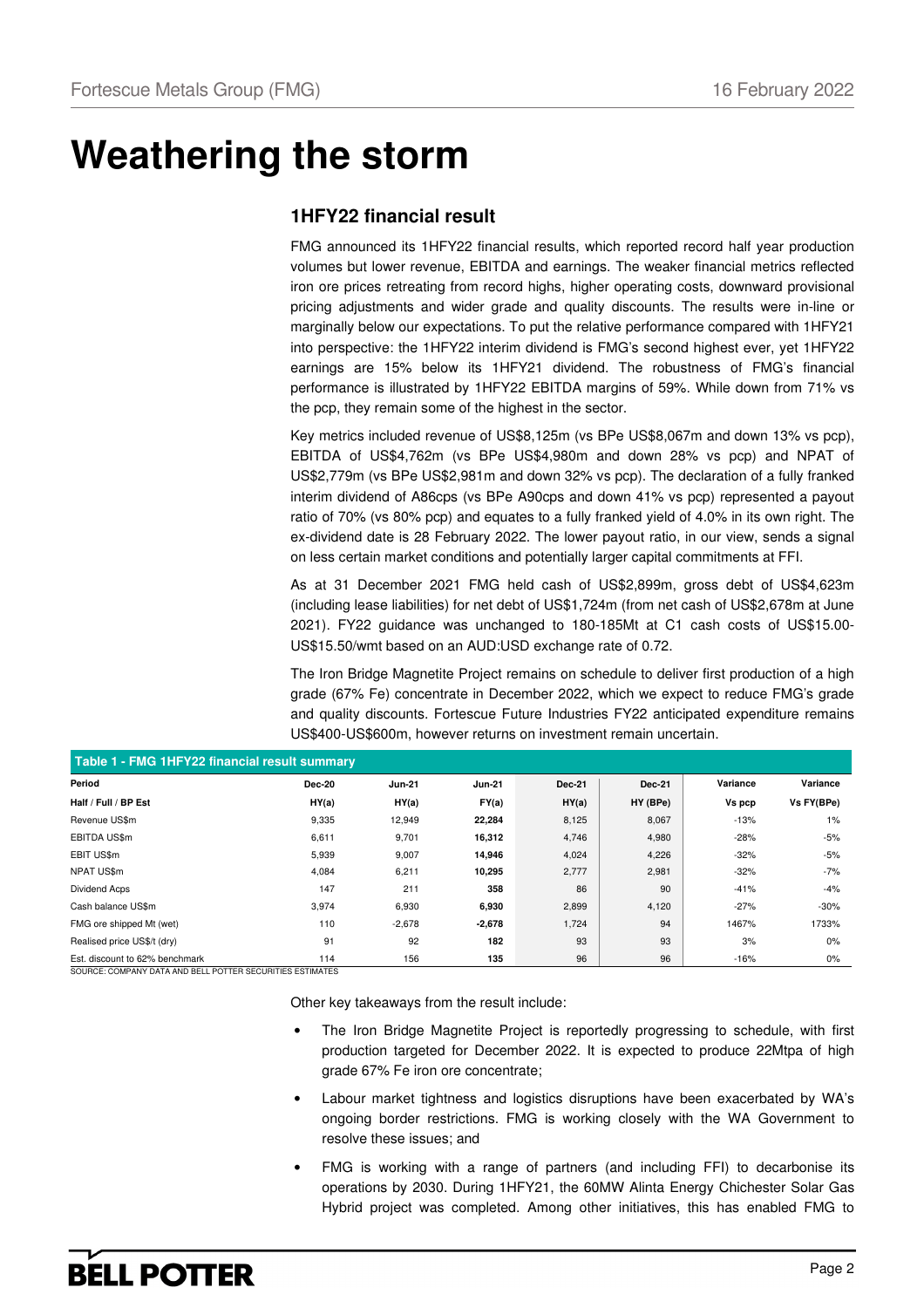establish its Sustainability Financing Framework during the period, positioning it to issue Green and Social debt instruments in the future, opening up another potential funding source.

## **Changes to our forecasts**

Beyond updating our forecasts for the 1HFY22 financial results, we have made the following changes to our modelled assumptions:

- Increased our assumed grade and quality discounts, reflecting the volatile iron ore pricing environment and increased competition in mid-grade iron ore products. We apply a lower discount from 4QFY23, when we expect Iron Bridge will make a more material contribution to FMG's production profile;
- The increased discounts are partially offset by a lift to our medium-term production profile as we make a greater allowance for production from the Iron Bridge Magnetite Project;
- Increased our medium-term operating cost expenditure for FFI, reflecting the increasing size and activity of the FMG subsidiary;
- We increase our notional valuation for FFI, and giving some recognition that as a number of projects progress to the development stage it may, in the future, be a major benefactor to FMG's core business; and
- Lowered our dividend forecast, in line with the lowered revenue and increased operating cost outlook. We now forecast FY22 dividends of A170cps (from A180cps).

| Table 2 - Changes to earnings estimates |               |               |               |               |               |               |               |               |               |  |  |  |  |
|-----------------------------------------|---------------|---------------|---------------|---------------|---------------|---------------|---------------|---------------|---------------|--|--|--|--|
|                                         | Previous      |               |               | New           |               |               | Change        |               |               |  |  |  |  |
| Year ending 30 June                     | <b>Jun-22</b> | <b>Jun-23</b> | <b>Jun-24</b> | <b>Jun-22</b> | <b>Jun-23</b> | <b>Jun-24</b> | <b>Jun-22</b> | <b>Jun-23</b> | <b>Jun-24</b> |  |  |  |  |
| Iron ore (Fines) CFR @ 62% Fe           | 123           | 98            | 95            | 123           | 98            | 95            | 0%            | 0%            | 0%            |  |  |  |  |
| AUD/USD                                 | 0.73          | 0.73          | 0.73          | 0.73          | 0.73          | 0.73          | 0%            | 0%            | 0%            |  |  |  |  |
| Total production (Mt wet)               | 186.1         | 184.0         | 188.0         | 186.1         | 188.0         | 192.0         | 0%            | 2%            | 2%            |  |  |  |  |
| Costs C1 (US\$/t)                       | 15.35         | 14.42         | 14.42         | 15.29         | 14.37         | 14.37         | 0%            | 0%            | 0%            |  |  |  |  |
| Revenue (US\$m)                         | 15,459        | 13,938        | 13,535        | 15,337        | 13,866        | 13,823        | $-1%$         | $-1%$         | 2%            |  |  |  |  |
| EBITDA (US\$m)                          | 9,221         | 8,300         | 7,835         | 8,996         | 8,083         | 7,955         | $-2%$         | $-3%$         | 2%            |  |  |  |  |
| NPAT (adjusted) (US\$m)                 | 5,460         | 4,804         | 4,475         | 5,272         | 4,603         | 4,518         | $-3%$         | $-4%$         | 1%            |  |  |  |  |
| Adjusted EPS (Ac/sh)                    | 243           | 214           | 199           | 227           | 205           | 201           | $-7%$         | $-4%$         | 1%            |  |  |  |  |
| PER(x)                                  | 8.7           | 9.9           | 10.6          | 9.3           | 10.3          | 10.5          | 0.6           | 0.4           | (0.1)         |  |  |  |  |
| DPS (Ac/sh)                             | 180           | 171           | 159           | 170           | 164           | 160           | $-6%$         | $-4%$         | 1%            |  |  |  |  |
| Yield (%)                               | 8.5%          | 8.1%          | 7.5%          | 8.0%          | 7.8%          | 7.6%          | $-0.5%$       | $-0.3%$       | 0.0%          |  |  |  |  |
| Net debt (cash) (\$m)                   | 672           | 376           | (271)         | 2,615         | 2,439         | 1,737         | 289%          | 548%          | $-742%$       |  |  |  |  |
| $ND / (ND + E)$ (%)                     | 4%            | 2%            | $-1%$         | 14%           | 13%           | 9%            | 10%           | 11%           | 10%           |  |  |  |  |
| Valuation (\$/sh)                       |               | 18.33         |               |               | 19.09         |               |               | 4%            |               |  |  |  |  |

The net changes to our forecasts are summarised in the table below:

SOURCE: COMPANY DATA AND BELL POTTER SECURITIES ESTIMATES

Larger grade and quality discounts and increased costs expensed by FFI are the primary drivers of a moderate trim of our earnings forecasts. Our forecast FY22 earnings are lowered 7% and FY23 earnings are lowered 4% as a result of these updates. Our lowered dividend forecast of A170cps equates to an 8.0% fully franked dividend yield. Our NPVbased target price, however, increases by 4%, to \$19.09/sh, on our increased forecast contribution from Iron Bridge and an increased notional valuation for FFI. The high dividend yield causes us to retain our Hold recommendation, in line with our recommendation structure.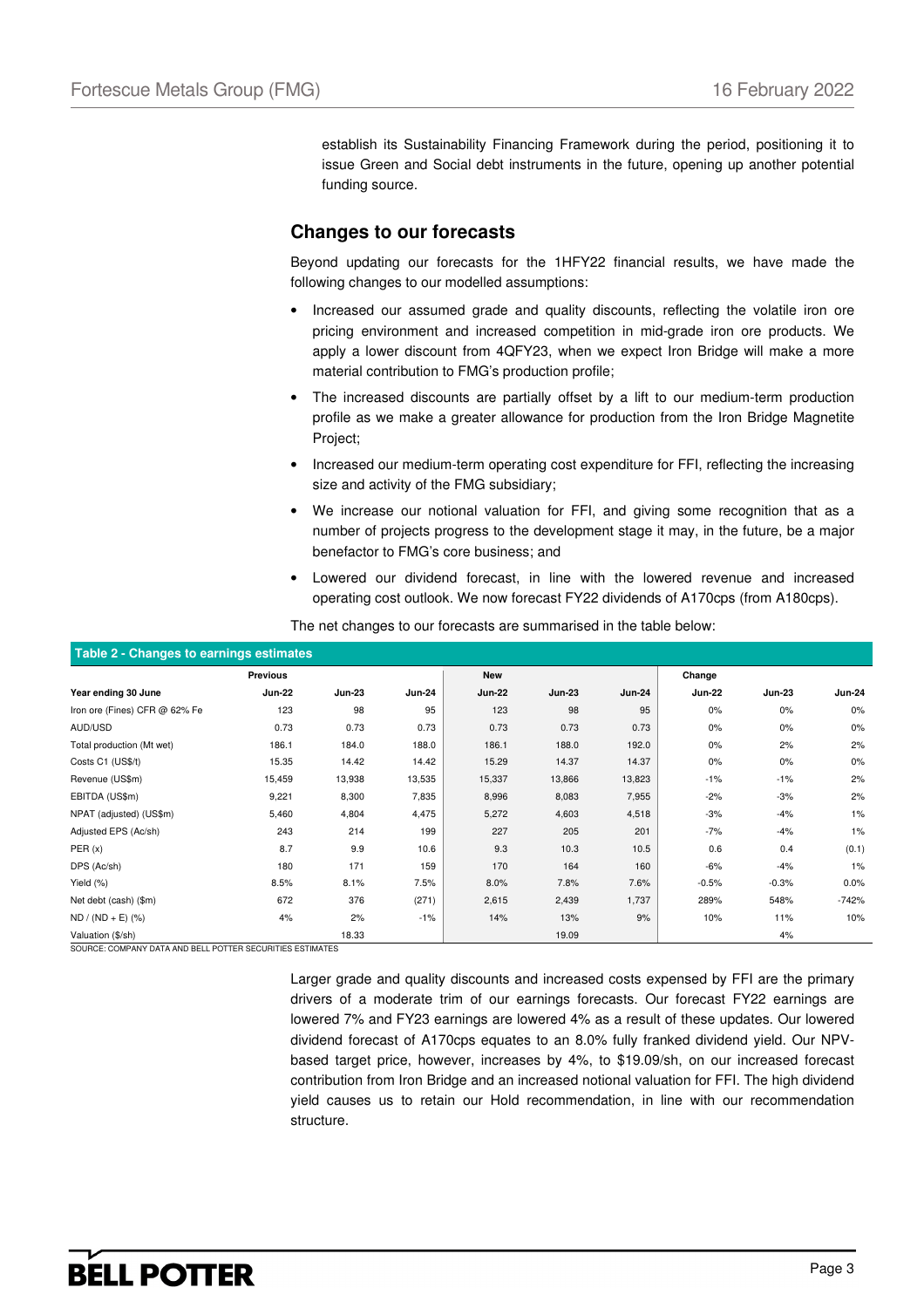## **Upcoming catalysts**

Key near term catalysts for FMG include:

- Maintaining the good cost control demonstrated in 1HFY22 through what is emerging as a tightening labour market and inflationary cost environment;
- The persistence of market dynamics that have negatively impacted grade and quality discounts for FMG's product mix;
- The movement of key market drivers through FY22, including the impact of steel production policy restrictions in China (and their potential removal following the Beijing Winter Olympics in February 2022) on the iron ore price and the AUD:USD exchange rate;
- The March 2022 quarter report, scheduled for release on 28 April 2022;
- Production and development updates the Iron Bridge Magnetite project, the Belinga Iron Ore project in Gabon and the assessment of Sinosteel's Midwest Magnetite Project; and
- Progress updates in relation to the investments being made by FFI.

### **FMG vs the ASX Metals and Mining Index**

**Figure 1 - FMG relative share price performance vs ASX Metals and Mining Index (XMM)** 

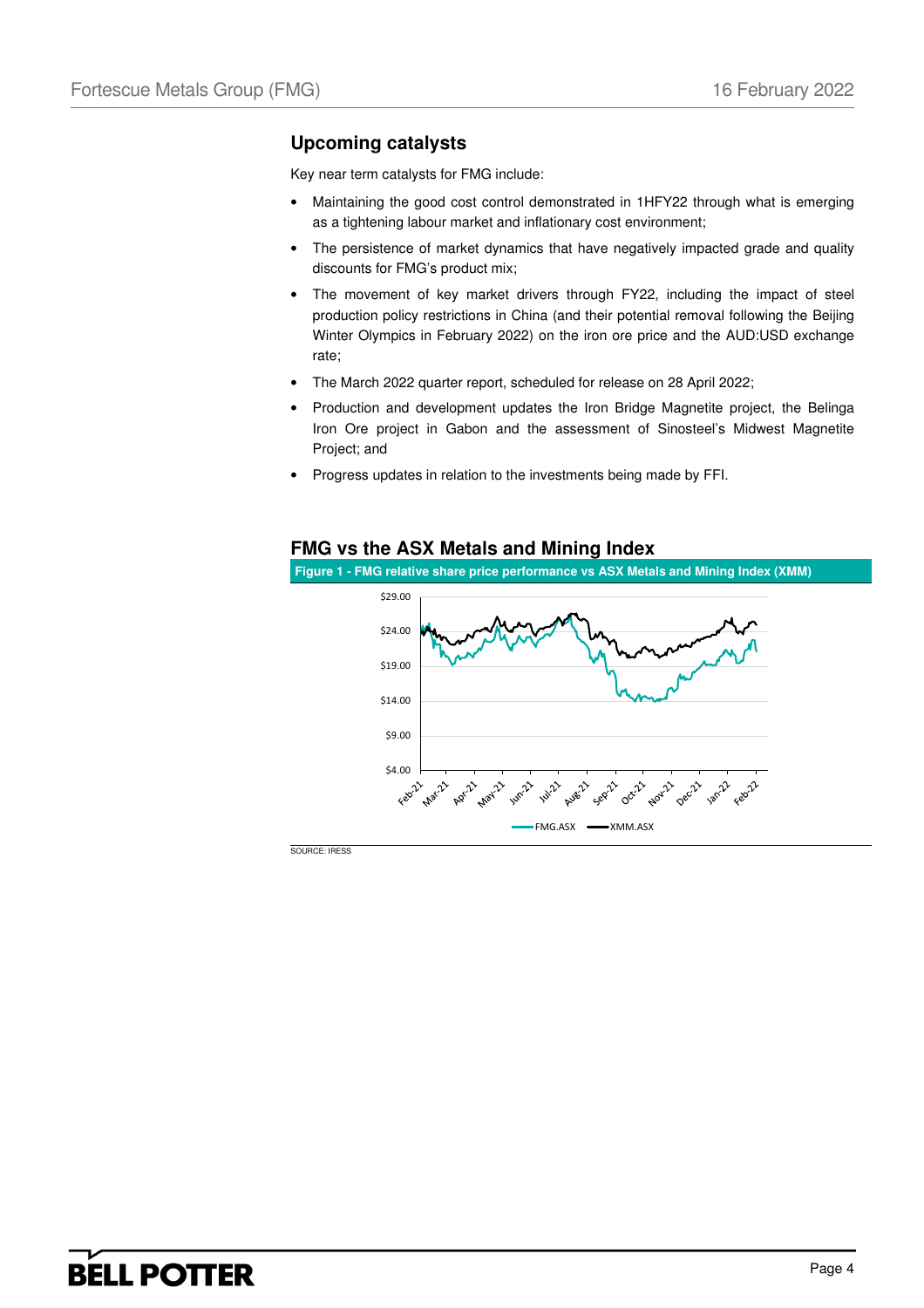# **Fortescue Metals Group Ltd (FMG)**

## **Company description: Iron ore major in the Pilbara, WA**

FMG is an independent iron ore producer in the Pilbara region of Western Australia. The company is currently achieving its targeted  $\sim$ 175-180Mtpa production rate, following ten years of development and expansion. It has successfully reduced its debt and built a strong balance sheet. FMG is now targeting the production of a  $+60\%$  Fe product and has become more active in exploration for other commodities.

# **Investment thesis – Hold TP\$19.09/sh (Hold TP\$18.33/sh)**

Larger grade and quality discounts and increased costs expensed by FFI are the primary drivers of a moderate trim of our earnings forecasts. Our forecast FY22 and FY23 earnings are lowered 7% and 4% respectively. Our lowered dividend forecast of A170cps equates to an 8.0% fully franked dividend yield. Our NPV-based target price increases by 4% on our increased forecast contribution from Iron Bridge and an increased notional valuation for FFI. The dividend yield supports our Hold rating.

## **Valuation: \$19.09/sh**

Our FMG valuation incorporates DCF models of FMG's Chichester and Solomon production hubs, including future production from the Eliwana and Iron Bridge projects. We also make an estimate of exploration/expansion upside and an estimate of corporate overhead costs, including FFI's operating costs and capital expenditure guidance. We calculate a 12-month forward, NPV-based valuation for FMG of \$19.09/sh on this basis.

## **Risks**

Risks to resources sector equities include, but are not limited to:

- **Funding and capital management risks:** Funding and capital management risks can include access to debt and equity finance, maintaining covenants on debt finance, managing dividend payments and managing debt repayments. Exploration and development companies with no sales revenues are reliant on access to equity markets and debt financing to fund the advancement and development of their projects.
- **Operating and development risks:** Mining companies' assets are subject to risks associated with their operation and development. Risks for each company can be heightened depending on method of operation (e.g. underground versus open pit mining) or whether it is a single mine company. Development of mining assets may be subject to receiving permits, approvals timelines or weather events, causing delays to commissioning and commercial production.
- **COVID-19 risks:** Mining companies' rely on freedom of movement of workforces, functioning transport routes, reliable logistics services including road, rail, aviation and ports in order to maintain operations and get their products to market. They also rely on liquid, functioning markets to sell their products. Measures being put in place to combat the COVID-19 pandemic are posing risks to these conditions.
- **Operating and capital cost fluctuations:** The cost and availability of exploration, development and mining inputs can fluctuate widely and cause significant differences between planned and actual operating and capital costs. Key operating costs are linked to energy and labour costs as well as access to, and availability of, technical skills, operating equipment and consumables.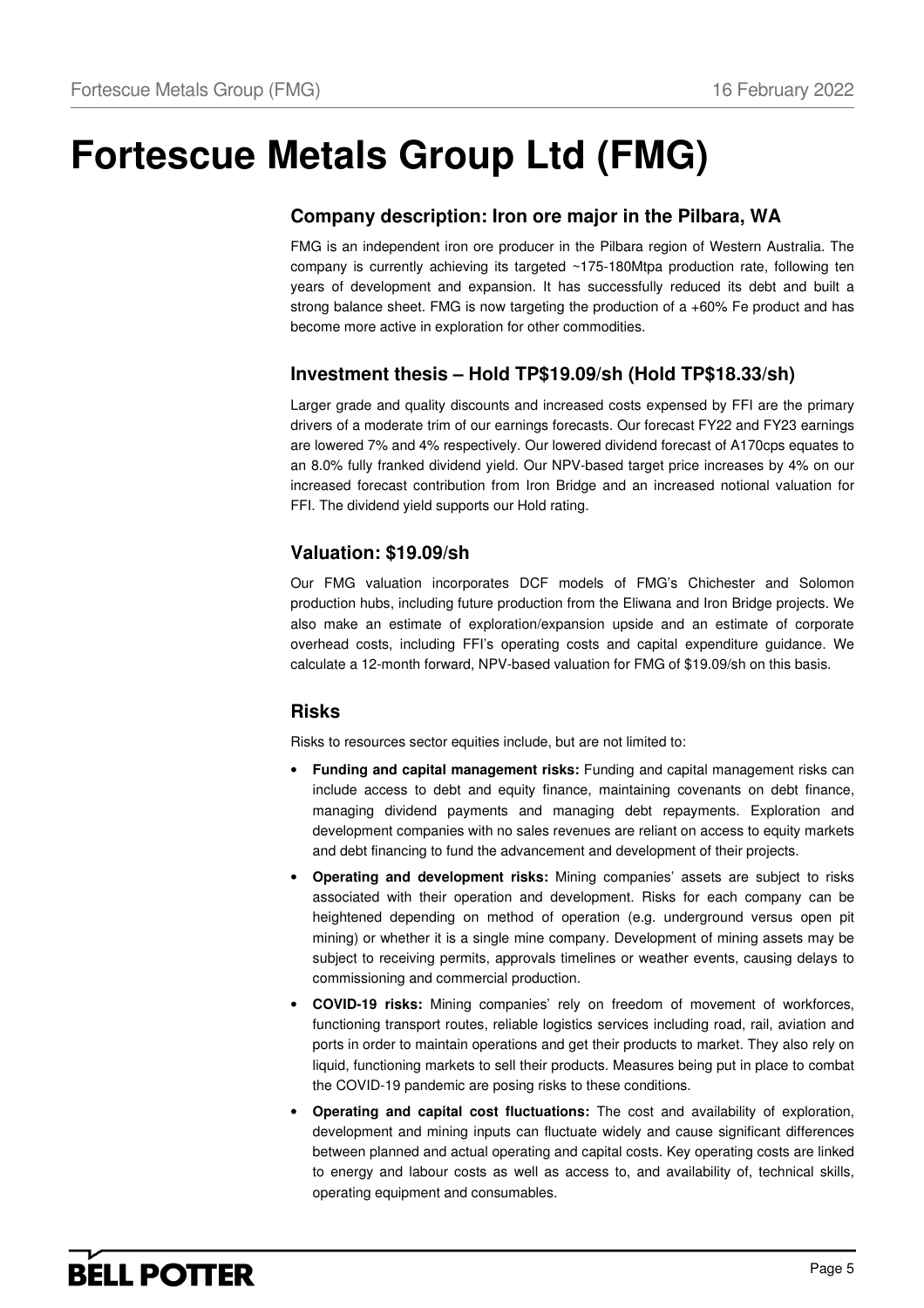- **Commodity price and exchange rate fluctuations:** The future earnings and valuations of exploration, development and producing Resources companies are subject to fluctuations in underlying commodity prices and foreign currency exchange rates.
- **Resource growth and mine life extensions:** The viability of future operations and the earnings forecasts and valuations reliant upon them may depend upon resource and reserve growth to extend mine lives, which is in turn dependent upon exploration success, of which there are no guarantees.
- **Regulatory changes risks:** Changes to the regulation of infrastructure and taxation (among other things) can impact the earnings and valuation of mining companies. NIC's assets are located in Sulawesi, Indonesia, which has in the past implemented regulatory changes related to mining project ownership, fiscal terms and mineral export requirements.
- **Sovereign risks:** Mining companies' assets are subject to the sovereign risks of the jurisdiction within which they are operating. NIC's assets are in Indonesia, a G20 country with one of the largest economies in SE Asia. Its sovereign debt is rated investment grade by the major ratings agencies.
- **Corporate/M&A risks:** Risks associated with M&A activity including differences between the entity's and the market's perception of value associated with completed transactions.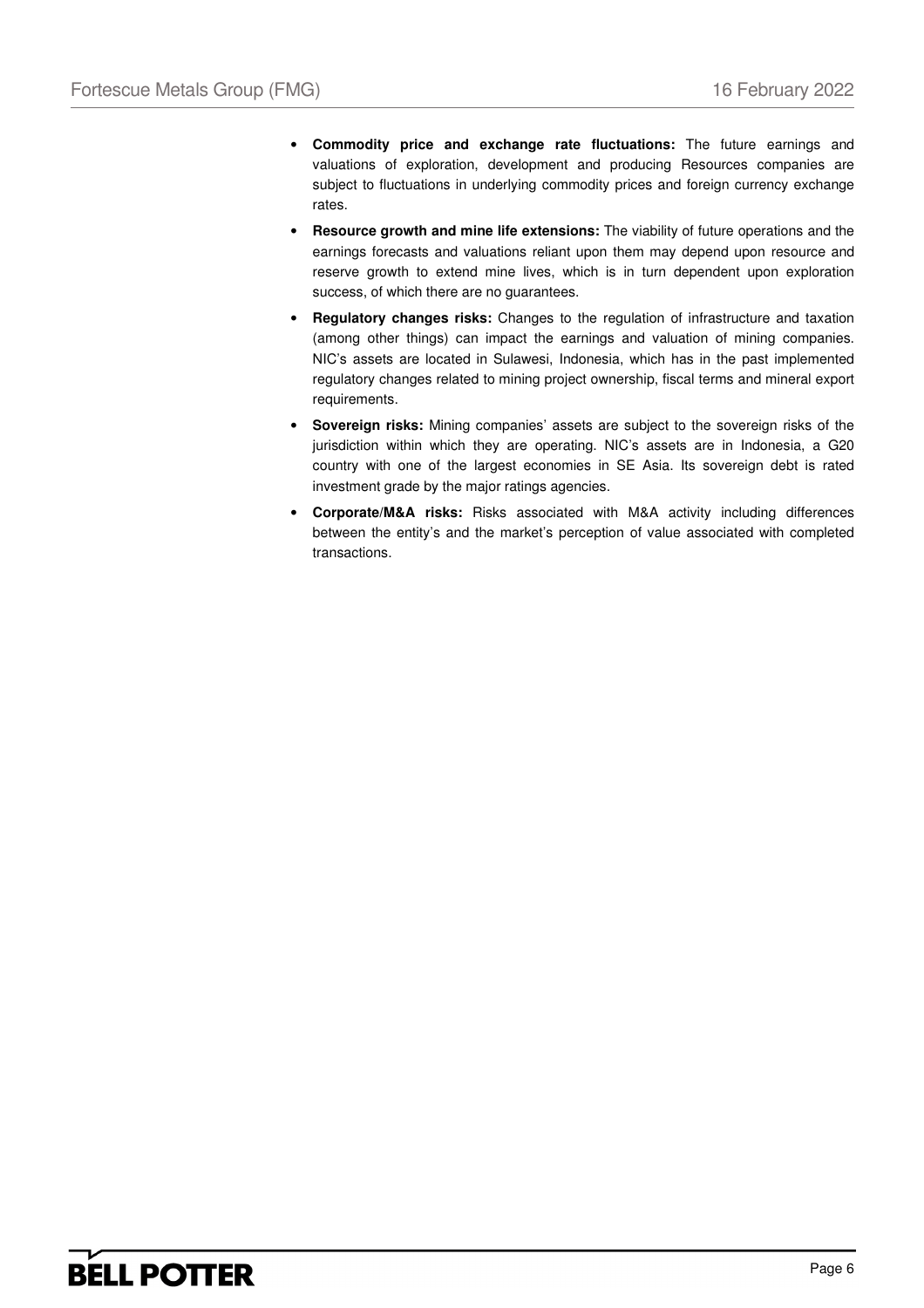# **Fortescue Metals Group**  as at 16 February 2022

# Recommendation Hold

# Fortescue Metals Group (FMG) 16 February 2022 Target (12 months) \$19.09

Price \$21.15

### **Table 3 - Financial summary**

| <b>PROFIT AND LOSS</b>                                  |       |          |          |          |          |             | <b>FINANCIAL RATIOS</b>                             |                    |                |                |                |               |               |
|---------------------------------------------------------|-------|----------|----------|----------|----------|-------------|-----------------------------------------------------|--------------------|----------------|----------------|----------------|---------------|---------------|
| Year ending 30 Jun                                      | Unit  | 2020a    | 2021a    | 2022e    | 2023e    | 2024e       | Year ending 30 Jun                                  | Unit               | 2020a          | 2021a          | 2022e          | 2023e         | 2024e         |
| Revenue                                                 | US\$m | 12,820   | 22,284   | 15,337   | 13,866   | 13,823      | <b>VALUATION</b>                                    |                    |                |                |                |               |               |
| Expense                                                 | US\$m | (4,508)  | (5,972)  | (6, 341) | (5,782)  | (5,868)     | NPAT (adjusted)                                     | US\$m              | 4,937          | 10,295         | 5,272          | 4,603         | 4,518         |
| <b>EBITDA</b>                                           | US\$m | 8,312    | 16,312   | 8,996    | 8,083    | 7,955       | <b>Adjusted EPS</b>                                 | USc/sh             | 154            | 335            | 166            | 150           | 147           |
| Depreciation                                            | US\$m | (1,400)  | (1, 366) | (1, 475) | (1, 491) | (1, 522)    | EPS growth                                          | $\%$               | 49%            | 117%           | $-51%$         | $-10%$        | $-2%$         |
| EBIT                                                    | US\$m | 6,912    | 14,946   | 7,521    | 6,592    | 6,433       | <b>Adjusted EPS</b>                                 | Ac/sh              | 229            | 448            | 227            | 205           | 201           |
| Net interest expense                                    | US\$m | (222)    | (224)    | (174)    | (199)    | (157)       | EPS growth                                          | $\%$               | 59%            | 95%            | $-49%$         | $-10%$        | $-2%$         |
| PBT                                                     | US\$m | 6,690    | 14,722   | 7,346    | 6,394    | 6,276       | PER                                                 | X                  | 9.2x           | 4.7x           | 9.3x           | 10.3x         | 10.5x         |
| Tax expense                                             | US\$m | (1,955)  | (4, 427) | (2,074)  | (1,790)  | (1,757)     | <b>DPS</b>                                          | Ac/sh              | 176            | 358            | 170            | 164           | 160           |
| <b>NPAT</b> (reported)                                  | US\$m | 4,735    | 10,295   | 5,272    | 4,603    | 4,518       | Franking                                            | $\%$               | 100%           | 100%           | 100%           | 100%          | 100%          |
| Abnormal items                                          | US\$m | 202      |          |          |          |             | Yield                                               | $\%$               | 8%             | 17%            | 8%             | 8%            | 8%            |
| <b>NPAT</b> (adjusted)                                  | US\$m | 4,937    | 10,295   | 5,272    | 4,603    | 4,518       | FCF/share<br>FCF/share                              | USc/sh             | 145<br>215     | 291<br>390     | 55<br>75       | 129<br>177    | 140<br>192    |
| <b>PROFIT AND LOSS (INTERIM)</b>                        |       |          |          |          |          |             | FCF yield                                           | Ac/sh<br>$\%$      | 10%            | 18%            | 4%             | 8%            | 9%            |
| Half year ending                                        | Unit  | Jun-20a  | Dec-20a  | Jun-21a  | Dec-21e  | Jun-22e     | EV/EBITDA                                           | X                  | 5.9x           | 3.0x           | 5.5x           | 6.1x          | 6.2x          |
| Revenue                                                 | US\$m | 6,335    | 9,335    | 12,949   | 8,125    | 7,212       | EBITDA margin                                       | %                  | 65%            | 73%            | 59%            | 58%           | 58%           |
| Expense                                                 | US\$m | (2, 230) | (2, 724) | (3, 248) | (3, 379) | (3, 136)    | EBIT margin                                         | $\%$               | 54%            | 67%            | 49%            | 48%           | 47%           |
| <b>EBITDA</b>                                           | US\$m | 4,105    | 6,611    | 9,701    | 4,746    | 4,076       | Return on assets                                    | $\%$               | 20%            | 36%            | 20%            | 18%           | 18%           |
| Depreciation                                            | US\$m | (743)    | (672)    | (694)    | (722)    | (753)       | Return on equity                                    | $\%$               | 36%            | 58%            | 32%            | 27%           | 25%           |
| EBIT                                                    | US\$m | 3,362    | 5,939    | 9,007    | 4,024    | 3,323       | <b>LIQUIDITY &amp; LEVERAGE</b>                     |                    |                |                |                |               |               |
| Net interest expense                                    | US\$m | (99)     | (75)     | (149)    | (76)     | (98)        | Net debt (cash)                                     | US\$m              | 258            | (2,678)        | 2,615          | 2,439         | 1,737         |
| PBT                                                     | US\$m | 3,263    | 5,864    | 8,858    | 3,948    | 3,224       | ND/E                                                | $\%$               | 2%             | $-15%$         | 16%            | 14%           | 10%           |
| Tax expense                                             | US\$m | (981)    | (1,780)  | (2,647)  | (1, 171) | (903)       | $ND / (ND + E)$                                     | $\%$               | 2%             | $-18%$         | 14%            | 13%           | 9%            |
| <b>NPAT</b> (reported)                                  | US\$m | 2,282    | 4,084    | 6,211    | 2,777    | 2,321       | ND / EBITDA                                         | χ                  | 0.0x           | $-0.2x$        | 0.3x           | 0.3x          | 0.2x          |
| Abnormal items                                          | US\$m |          |          |          |          |             | EBITDA/Interest                                     | X                  | 37.4           | 72.8           | 51.6           | 40.7          | 50.6          |
| <b>NPAT</b> (adjusted)                                  | US\$m | 2,282    | 4,084    | 6,211    | 2,777    | 2,321       |                                                     |                    |                |                |                |               |               |
|                                                         |       |          |          |          |          |             | <b>ASSUMPTIONS - Prices</b>                         |                    |                |                |                |               |               |
| <b>CASH FLOW</b>                                        |       |          |          |          |          |             | Year ending 30 Jun                                  | Unit               | 2020a          | 2021a          | 2022e          | 2023e         | 2024e         |
| Year ending 30 Jun<br><b>OPERATING CASHFLOW</b>         | Unit  | 2020a    | 2021a    | 2022e    | 2023e    | 2024e       | Iron ore (Fines) CFR @ 62% Fe                       | US\$/dmt           | 94             | 155            | 123            | 98            | 95            |
|                                                         | US\$m | 12,704   | 22,181   | 15,505   | 13,886   | 13,826      | AUD/USD                                             | <b>US\$/A\$</b>    | 0.67           | 0.75           | 0.73           | 0.73          | 0.73          |
| Receipts<br>Payments                                    | US\$m | (4, 417) | (5, 371) | (7, 454) | (5,835)  | (5,869)     |                                                     |                    |                |                |                |               |               |
| Tax                                                     | US\$m | (1,685)  | (4, 015) | (3,095)  | (1,790)  | (1,757)     | <b>ASSUMPTIONS - Production</b>                     |                    |                |                |                |               |               |
| Net interest                                            | US\$m | (187)    | (201)    | (198)    | (199)    | (157)       | Year ending 30 Jun                                  | Unit               | 2020a          | 2021a          | 2022e          | 2023e         | 2024e         |
| Other                                                   | US\$m |          |          |          |          |             | Sales (FMG equity)                                  | Mwt                | 178.2          | 182.2          | 186.1          | 188.0         | 192.0         |
| Operating cash flow                                     | US\$m | 6,415    | 12,594   | 4,758    | 6,062    | 6,043       | Third party                                         | Mwt                |                |                |                |               |               |
| <b>INVESTING CASHFLOW</b>                               |       |          |          |          |          |             | Sales (total)                                       | Mwt                | 178.2          | 182.2          | 186.1          | 188.0         | 192.0         |
| Capex & exploration                                     | US\$m | (1,768)  | (2, 585) | (2,637)  | (2,088)  | (1, 722)    | 62% Fe index price (real)                           | US\$/dt            | 91             | 155            | 122            | 93            | 89            |
| Other                                                   | US\$m | (200)    | (1,042)  | (423)    |          |             | FMG realised price CFR                              | US\$/dt            | 79             | 135            | 91             | 80            | 78            |
| Investing cash flow                                     | US\$m | (1,968)  | (3,627)  | (3,060)  | (2,088)  | (1, 722)    | Realised price discount                             | $\%$               | $-14%$         | $-13%$         | $-25%$         | $-14%$        | $-12%$        |
| <b>FINANCING CASHFLOW</b>                               |       |          |          |          |          |             | Costs C1 (excl. royalty)                            | US\$/wt            | 12.87          | 13.84          | 15.29          | 14.37         | 14.37         |
| Net equity proceeds                                     | US\$m |          |          |          |          |             | Shipping                                            | US\$/wt            | 6.68           | 7.32           | 10.40          | 7.67          | 7.67          |
| Debt proceeds                                           | US\$m | 1,625    | 1,500    | 400      |          |             | Royalties                                           | US\$/wt            | 4.74           | 8.56           | 5.43           | 4.79          | 4.68          |
| Debt repayments                                         | US\$m | (905)    | (2, 451) | (105)    | (500)    | (1, 323)    | Other                                               | US\$/wt            | 0.17           | 0.18           | 0.20           | 0.20          | 0.20          |
| Dividends                                               | US\$m | (1,925)  | (5,684)  | (6, 649) | (3,799)  | (3,619)     | Cost of sales                                       | US\$/wt            | 24.46          | 29.90          | 31.32          | 27.03         | 26.92         |
| Other                                                   | US\$m | (76)     | (258)    | (148)    |          |             | Interest                                            | US\$/wt            | 1.32           | 1.19           | 1.15           | 1.14          | 0.88          |
| <b>Financing cash flow</b>                              | US\$m | (1, 281) | (6, 893) | (6, 502) | (4, 299) | (4, 942)    | Capex (sustaining)                                  | US\$/wt            | 11.04<br>36.82 | 19.91<br>50.99 | 10.97<br>43.44 | 6.00<br>34.17 | 6.00          |
| Change in cash                                          | US\$m | 3,166    | 2,074    | (4,804)  | (324)    | (621)       | Total all-in cost<br>Total all-in cost (@ 8% moist) | US\$/wt<br>US\$/dt | 40             | 55             | 47             | 37            | 33.80<br>37   |
| <b>BALANCE SHEET</b>                                    |       |          |          |          |          |             | Total all-in cost (62% Fe eq.)                      | US\$/dt            | 46             | 62             | 59             | 42            | 41            |
| Year ending 30 Jun                                      | Unit  | 2020a    | 2021a    | 2022e    | 2023e    | 2024e       |                                                     |                    |                |                |                |               |               |
| <b>ASSETS</b>                                           |       |          |          |          |          |             | <b>VALUATION</b>                                    |                    |                |                |                |               |               |
| Cash & short term investments                           | US\$m | 4,855    | 6,930    | 1,969    | 1,645    | 1,024       | <b>Issued capital</b>                               |                    |                |                |                |               |               |
| Accounts receivable                                     | US\$m | 545      | 737      | 529      | 508      | 505         | Shares on issue m                                   |                    |                |                |                |               | 3,079         |
| Inventory                                               | US\$m | 828      | 1,212    | 1,471    | 1,471    | 1,471       | Options (in the money) m                            |                    |                |                |                |               | 15            |
| Property, plant & equipment                             | US\$m | 9,894    | 10,758   | 20,901   | 21,468   | 21,638      | Total m                                             |                    |                |                |                |               | 3,094         |
| Exploration & evaluation                                | US\$m | 6,169    | 7,690    | 15       | 45       | 75          |                                                     | Current            |                | +12 months     |                | +24 months    |               |
| Other                                                   | US\$m | 1,107    | 1,056    | 205      | 205      | 205         | Sum of parts valuation                              | A\$m               | $$$ /sh        | A\$m           | $$$ /sh        | A\$m          | $$$ /sh       |
| <b>Total assets</b>                                     | US\$m | 23,398   | 28,383   | 25,090   | 25,342   | 24,918      | Iron ore operations (DCF)                           | 61,713             | 19.95          | 60,246         | 19.47          | 57,853        | 18.70         |
| <b>LIABILITIES</b>                                      |       |          |          |          |          |             | Exploration (estimate)                              | 3,703              | 1.20           | 3,615          | 1.17           | 3,471         | 1.12          |
| Accounts payable                                        | US\$m | 1,057    | 1,918    | 941      | 888      | 887         | Corporate (DCF)                                     | (1, 542)           | (0.50)         | (1,222)        | (0.39)         | (878)         | (0.28)        |
| Borrowings                                              | US\$m | 4,234    | 3,442    | 3,799    | 3,299    | 1,976       | Total enterprise value                              | 63,873             | 20.64          | 62,639         | 20.25          | 60,446        | 19.54         |
| Other                                                   | US\$m | 4,863    | 5,288    | 4,186    | 4,186    | 4,186       |                                                     |                    |                |                |                |               |               |
| <b>Total liabilities</b><br><b>SHAREHOLDER'S EQUITY</b> | US\$m | 10,154   | 10,648   | 8,926    | 8,373    | 7,049       | Net debt/(cash)<br><b>Equity value</b>              | 2,408<br>61,465    | 0.78<br>19.87  | 3,583          | 1.16<br>19.09  | 3,342         | 1.08<br>18.46 |
|                                                         | US\$m | 1,167    | 1,105    | 1,053    | 1,053    |             |                                                     |                    |                | 59,057         |                | 57,105        |               |
| Share capital<br>Reserves                               | US\$m | 62       | 46       | 78       | 78       | 1,053<br>78 | <b>MAJOR SHAREHOLDERS</b>                           |                    |                |                |                |               |               |
| Retained earnings                                       | US\$m | 12,002   | 16,576   | 15,025   | 15,830   | 16,730      | Minderoo Group Pty Ltd                              |                    |                |                |                |               | 36%           |
| Non-controlling interest                                | US\$m | 13       | 8        | 8        | 8        | 8           | Hunan Valin Iron & Steel Group                      |                    |                |                |                |               | 9%            |
| <b>Total equity</b>                                     | US\$m | 13,244   | 17,735   | 16,164   | 16,969   | 17,869      | Combined                                            |                    |                |                |                |               | 45%           |
| Net debt                                                | US\$m | (621)    | (3, 488) | 1,830    | 1,654    | 952         |                                                     |                    |                |                |                |               |               |
| Weighted average shares                                 | m     | 3,077    | 3,077    | 3,079    | 3,079    | 3,079       |                                                     |                    |                |                |                |               |               |

| <b>PROFIT AND LOSS</b>           |                |          |          |           |          |          | <b>FINANCIAL RATIOS</b>         |          |        |         |         |        |        |
|----------------------------------|----------------|----------|----------|-----------|----------|----------|---------------------------------|----------|--------|---------|---------|--------|--------|
| Year ending 30 Jun               | Unit<br>minniù | 2020a    | 2021a    | 2022e     | 2023e    | 2024e    | Year ending 30 Jun              | Unit     | 2020a  | 2021a   | 2022e   | 2023e  | 2024e  |
| Revenue                          | US\$m          | 12,820   | 22,284   | 15,337    | 13,866   | 13,823   | <b>VALUATION</b>                |          |        |         |         |        |        |
| Expense                          | US\$m          | (4,508)  | (5,972)  | (6, 341)  | (5,782)  | (5,868)  | NPAT (adjusted)                 | US\$m    | 4,937  | 10,295  | 5,272   | 4,603  | 4,518  |
| EBITDA                           | US\$m          | 8,312    | 16,312   | 8,996     | 8,083    | 7,955    | Adjusted EPS                    | USc/sh   | 154    | 335     | 166     | 150    | 147    |
| Depreciation                     | US\$m          | (1,400)  | (1,366)  | (1, 475)  | (1, 491) | (1, 522) | EPS growth                      | %        | 49%    | 117%    | $-51%$  | $-10%$ | $-2%$  |
| EBIT                             | US\$m          | 6,912    | 14,946   | 7,521     | 6,592    | 6,433    | Adjusted EPS                    | Ac/sh    | 229    | 448     | 227     | 205    | 201    |
| Net interest expense             | US\$m          | (222)    | (224)    | (174)     | (199)    | (157)    | EPS growth                      | %        | 59%    | 95%     | $-49%$  | $-10%$ | $-2%$  |
| PBT                              | US\$m          | 6,690    | 14,722   | 7,346     | 6,394    | 6,276    | PER                             | X        | 9.2x   | 4.7x    | 9.3x    | 10.3x  | 10.5x  |
| Tax expense                      | US\$m          | (1.955)  | (4, 427) | (2,074)   | (1,790)  | (1,757)  | <b>DPS</b>                      | Ac/sh    | 176    | 358     | 170     | 164    | 160    |
| <b>NPAT</b> (reported)           | US\$m          | 4,735    | 10,295   | 5,272     | 4,603    | 4,518    | Franking                        | $\%$     | 100%   | 100%    | 100%    | 100%   | 100%   |
| Abnormal items                   | US\$m          | 202      |          |           |          |          | Yield                           | $\%$     | 8%     | 17%     | 8%      | 8%     | 8%     |
| <b>NPAT</b> (adjusted)           | US\$m          | 4,937    | 10.295   | 5.272     | 4.603    | 4.518    | FCF/share                       | USc/sh   | 145    | 291     | 55      | 129    | 140    |
|                                  |                |          |          |           |          |          | FCF/share                       | Ac/sh    | 215    | 390     | 75      | 177    | 192    |
| <b>PROFIT AND LOSS (INTERIM)</b> |                |          |          |           |          |          | FCF yield                       | $\%$     | 10%    | 18%     | 4%      | 8%     | 9%     |
| Half year ending                 | Unit           | Jun-20a  | Dec-20a  | $Jun-21a$ | Dec-21e  | Jun-22e  | EV/EBITDA                       | X        | 5.9x   | 3.0x    | 5.5x    | 6.1x   | 6.2x   |
| Revenue                          | US\$m          | 6,335    | 9,335    | 12,949    | 8.125    | 7.212    | EBITDA margin                   | $\%$     | 65%    | 73%     | 59%     | 58%    | 58%    |
| Expense                          | US\$m          | (2, 230) | (2,724)  | (3, 248)  | (3, 379) | (3, 136) | EBIT margin                     | $\%$     | 54%    | 67%     | 49%     | 48%    | 47%    |
| EBITDA                           | US\$m          | 4,105    | 6,611    | 9.701     | 4,746    | 4,076    | Return on assets                | $\%$     | 20%    | 36%     | 20%     | 18%    | 18%    |
| Depreciation                     | US\$m          | (743)    | (672)    | (694)     | (722)    | (753)    | Return on equity                | $\%$     | 36%    | 58%     | 32%     | 27%    | 25%    |
| EBIT                             | US\$m          | 3,362    | 5,939    | 9,007     | 4.024    | 3.323    | <b>LIQUIDITY &amp; LEVERAGE</b> |          |        |         |         |        |        |
| Net interest expense             | US\$m          | (99)     | (75)     | (149)     | (76)     | (98)     | Net debt (cash)                 | US\$m    | 258    | (2,678) | 2,615   | 2,439  | 1,737  |
| PBT                              | US\$m          | 3,263    | 5.864    | 8,858     | 3,948    | 3,224    | ND/E                            | $\%$     | 2%     | $-15%$  | 16%     | 14%    | 10%    |
| Tax expense                      | US\$m          | (981)    | (1,780)  | (2,647)   | (1, 171) | (903)    | $ND / (ND + E)$                 | $\%$     | 2%     | $-18%$  | 14%     | 13%    | 9%     |
| <b>NPAT</b> (reported)           | US\$m          | 2,282    | 4,084    | 6,211     | 2,777    | 2,321    | ND / EBITDA                     | X        | 0.0x   | $-0.2x$ | 0.3x    | 0.3x   | 0.2x   |
| Abnormal items                   | US\$m          |          |          |           |          |          | EBITDA/Interest                 | X        | 37.4   | 72.8    | 51.6    | 40.7   | 50.6   |
| <b>NPAT</b> (adjusted)           | US\$m          | 2,282    | 4.084    | 6,211     | 2,777    | 2,321    |                                 |          |        |         |         |        |        |
|                                  |                |          |          |           |          |          | <b>ASSUMPTIONS - Prices</b>     |          |        |         |         |        |        |
| <b>CASH FLOW</b>                 |                |          |          |           |          |          | Year ending 30 Jun              | Unit     | 2020a  | 2021a   | 2022e   | 2023e  | 2024e  |
| Year ending 30 Jun               | Unit           | 2020a    | 2021a    | 2022e     | 2023e    | 2024e    | Iron ore (Fines) CFR @ 62% Fe   | US\$/dmt | <br>94 | <br>155 | <br>123 | <br>98 | <br>95 |

| Payments                  | US\$m | (4,417)  | (5,371)  | (7,454)  | (5,835)  | (5.869)  |                                 |                |        |        |        |        |        |
|---------------------------|-------|----------|----------|----------|----------|----------|---------------------------------|----------------|--------|--------|--------|--------|--------|
| Tax                       | US\$m | (1,685)  | (4, 015) | (3,095)  | (1,790)  | (1,757)  | <b>ASSUMPTIONS - Production</b> |                |        |        |        |        |        |
| <b>Net interest</b>       | US\$m | (187)    | (201)    | (198)    | (199)    | (157)    | Year ending 30 Jun              | Unit           | 2020a  | 2021a  | 2022e  | 2023e  | 2024e  |
| Other                     | US\$m |          |          |          |          |          | Sales (FMG equity)              | Mwt            | 178.2  | 182.2  | 186.1  | 188.0  | 192.0  |
| Operating cash flow       | US\$m | 6,415    | 12,594   | 4,758    | 6,062    | 6,043    | Third party                     | Mwt            |        |        |        |        |        |
| INVESTING CASHFLOW        |       |          |          |          |          |          | Sales (total)                   | Mwt            | 178.2  | 182.2  | 186.1  | 188.0  | 192.0  |
| Capex & exploration       | US\$m | 1,768)   | (2,585)  | (2,637)  | (2,088)  | (1,722)  | 62% Fe index price (real)       | US\$/dt        | 91     | 155    | 122    | 93     | 89     |
| Other                     | US\$m | (200)    | (1,042)  | (423)    |          |          | FMG realised price CFR          | US\$/dt        | 79     | 135    | 91     | 80     | 78     |
| Investing cash flow       | US\$m | (1,968)  | (3,627)  | (3,060)  | (2,088)  | (1,722)  | Realised price discount         |                | $-14%$ | $-13%$ | $-25%$ | $-14%$ | $-12%$ |
| <b>FINANCING CASHFLOW</b> |       |          |          |          |          |          | Costs C1 (excl. royalty)        | US\$/wt        | 12.87  | 13.84  | 15.29  | 14.37  | 14.37  |
| Net equity proceeds       | US\$m |          |          |          |          |          | Shipping                        | US\$/wt        | 6.68   | 7.32   | 10.40  | 7.67   | 7.67   |
| Debt proceeds             | US\$m | 1.625    | 1.500    | 400      |          |          | Royalties                       | US\$/wt        | 4.74   | 8.56   | 5.43   | 4.79   | 4.68   |
| Debt repayments           | US\$m | (905)    | (2, 451) | (105)    | (500)    | (1, 323) | Other                           | US\$/wt        | 0.17   | 0.18   | 0.20   | 0.20   | 0.20   |
| <b>Dividends</b>          | US\$m | (1, 925) | (5,684)  | (6, 649) | (3,799)  | (3,619)  | Cost of sales                   | US\$/wt        | 24.46  | 29.90  | 31.32  | 27.03  | 26.92  |
| Other                     | US\$m | (76)     | (258)    | (148)    |          | ٠.       | Interest                        | US\$/wt        | 1.32   | 1.19   | 1.15   | 1.14   | 0.88   |
| Financing cash flow       | US\$m | (1,281)  | (6, 893) | (6, 502) | (4, 299) | (4,942)  | Capex (sustaining)              | US\$/wt        | 11.04  | 19.91  | 10.97  | 6.00   | 6.00   |
| Change in cash            | US\$m | 3.166    | 2.074    | (4, 804) | (324)    | (621)    | Total all-in cost               | US\$/wt        | 36.82  | 50.99  | 43.44  | 34.17  | 33.80  |
|                           |       |          |          |          |          |          | Total all-in cost (@ 8% moist)  | US\$/dt        | 40     | 55     | 47     | 37     | 37     |
| <b>RAI ANCE SHEET</b>     |       |          |          |          |          |          | Total all-in cost (62% Fe eq )  | H <sub>2</sub> | 46     | 62     | 59     | 42     | 41     |

| ASSETS                        |       |                      |          |             |        |        | <b>VALUATION</b>               |          |                 |              |                   |              |        |
|-------------------------------|-------|----------------------|----------|-------------|--------|--------|--------------------------------|----------|-----------------|--------------|-------------------|--------------|--------|
| Cash & short term investments | US\$m | 4,855                | 6.930    | 969,        | 1.645  | 1,024  | <b>Issued capital</b>          |          |                 |              |                   |              |        |
| Accounts receivable           | US\$m | 545                  | 737      | 529         | 508    | 505    | Shares on issue m              |          |                 |              |                   |              | 3,079  |
| Inventory                     | US\$m | 828                  | 1,212    | <b>.471</b> | 1.471  | 1,471  | Options (in the money) m       |          |                 |              |                   |              | 15     |
| Property, plant & equipment   | US\$m | 9,894                | 10,758   | 20,901      | 21,468 | 21,638 | Total m                        |          |                 |              |                   |              | 3,094  |
| Exploration & evaluation      | US\$m | 6,169                | 7,690    | 15          | 45     | 75     |                                | Current  |                 | $+12$ months |                   | +24 months   |        |
| Other                         | US\$m | 1,107                | 1,056    | 205         | 205    | 205    | Sum of parts valuation         | A\$m     | $S/\mathsf{sh}$ | <b>A</b> \$m | $S/\mathsf{sh}$   | <b>A</b> \$m | \$/sh  |
| <b>Total assets</b>           | US\$m | 23,398               | 28,383   | 25,090      | 25,342 | 24,918 | Iron ore operations (DCF)      | 61,713   | 19.95           | 60,246       | 19.47             | 57,853       | 18.70  |
| LIABILITIES                   |       |                      |          |             |        |        | Exploration (estimate)         | 3,703    | 1.20            | 3,615        | 1.17 <sup>3</sup> | 3,471        | 1.12   |
| Accounts payable              | US\$m | 1,057                | 1.918    | 941         | 888    | 887    | Corporate (DCF)                | (1, 542) | (0.50)          | 1,222        | (0.39)            | (878)        | (0.28) |
| Borrowings                    | US\$m | 4,234                | 3.442    | 3,799       | 3,299  | 1,976  | Total enterprise value         | 63,873   | 20.64           | 62,639       | 20.25             | 60,446       | 19.54  |
| Other                         | US\$m | 4,863                | 5,288    | 4,186       | 4,186  | 4,186  |                                |          |                 |              |                   |              |        |
| <b>Total liabilities</b>      | US\$m | 10,154               | 10.648   | 8.926       | 8,373  | 7.049  | Net debt/(cash)                | 2,408    | 0.78            | 3,583        | 1.16              | 3,342        | 1.08   |
| <b>SHAREHOLDER'S EQUITY</b>   |       |                      |          |             |        |        | <b>Equity value</b>            | 61,465   | 19.87           | 59,057       | 19.09             | 57,105       | 18.46  |
| Share capital                 | US\$m | 1,167                | 1,105    | 0.053       | 1,053  | 1,053  |                                |          |                 |              |                   |              |        |
| Reserves                      | US\$m | 62                   | 46       | 78          | 78     | 78     | <b>MAJOR SHAREHOLDERS</b>      |          |                 |              |                   |              |        |
| Retained earnings             | US\$m | 12,002               | 16,576   | 15,025      | 15,830 | 16,730 | Minderoo Group Pty Ltd         |          |                 |              |                   |              | 36%    |
| Non-controlling interest      | US\$m | 13                   | 8        | 8           | 8      | 8      | Hunan Valin Iron & Steel Group |          |                 |              |                   |              | 9%     |
| Total equity                  | US\$m | 13,244               | 17.735   | 16.164      | 16,969 | 17,869 | Combined                       |          |                 |              |                   |              | 45%    |
| Net debt                      | US\$m | (621)                | (3, 488) | 1,830       | 1,654  | 952    |                                |          |                 |              |                   |              |        |
|                               |       | $\sim$ $\sim$ $\sim$ |          | 0.070       | 0.070  | 0.070  |                                |          |                 |              |                   |              |        |

SOURCE: BELL POTTER SECURITIES ESTIMATES